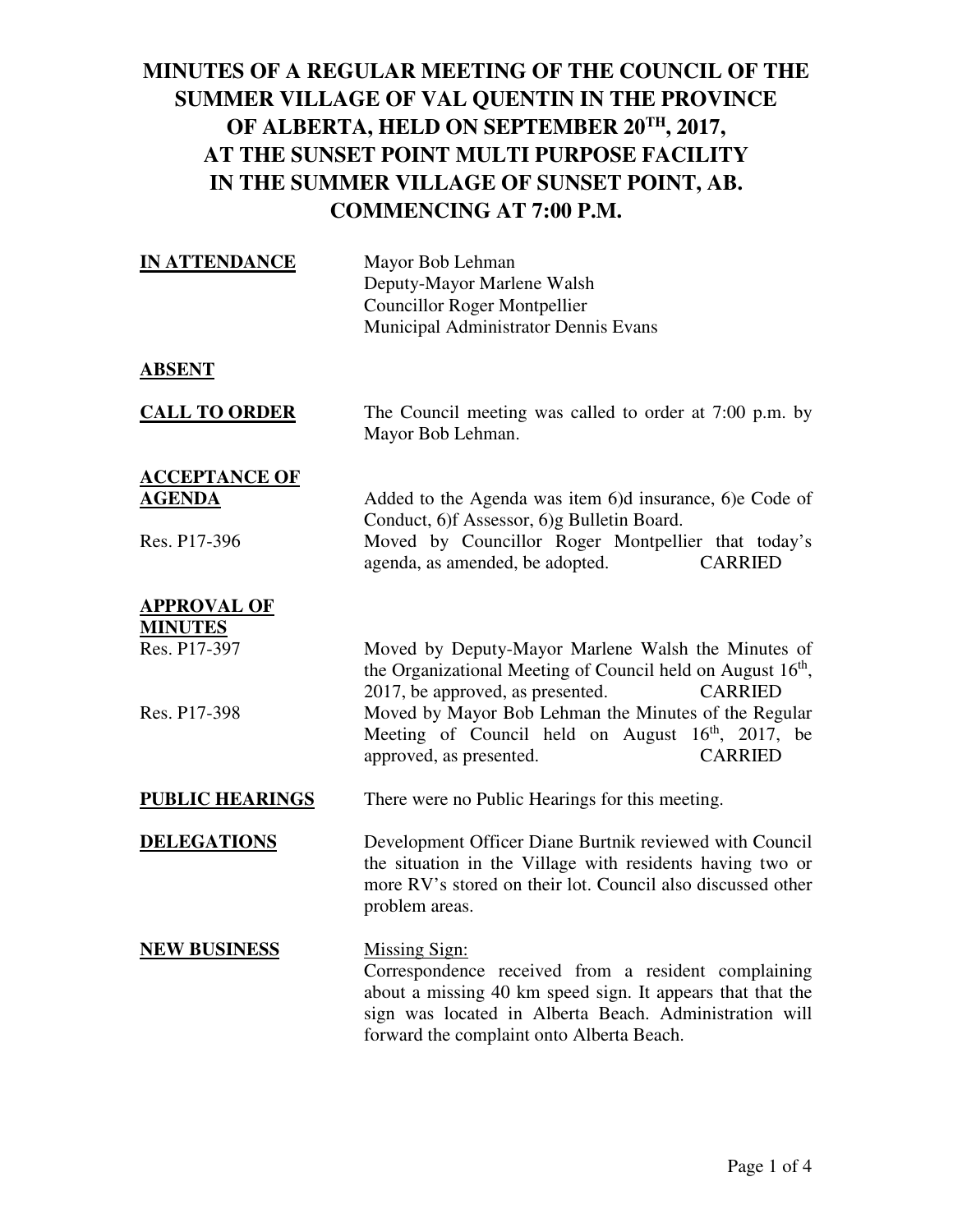|                              | 2017 Election Material:                                                                                                                                                                                                                                                     |
|------------------------------|-----------------------------------------------------------------------------------------------------------------------------------------------------------------------------------------------------------------------------------------------------------------------------|
| Res. A17-442                 | Moved by Councillor Roger Montpellier<br>that<br>Administration can destroy the 2017 Election material.<br><b>CARRIED</b>                                                                                                                                                   |
|                              | Insurance:<br>Councillor Montpellier inquired as to whether or not casual<br>help were covered. Administration advised Council casual<br>help were covered under Workers Compensation.                                                                                      |
|                              | Code of Conduct:<br>Councillor Montpellier inquired as to whether or not we<br>were going to prepare a Code of Conduct Bylaw.<br>Administration explained that the AUMA is preparing a<br>template Bylaw.                                                                   |
|                              | Assessor:<br>Councillor Montpellier inquired as to the Assessment<br>Appeal process is conducted. Administration explained the<br>process in that Lac Ste. Anne County is contracted with the<br>Village to provide this service.                                           |
| Res. A17-442                 | <b>Bulletin Board:</b><br>Moved by Councillor Roger Montpellier that Council<br>approves and proceeds with the estimate<br>Jaymad<br>Contracting presented for the construction of the Bulletin<br>Board and the bench for the Gazebo.<br><b>CARRIED</b>                    |
| <b>BYLAWS &amp; POLICIES</b> | There were no Bylaws or Policies for this meeting.                                                                                                                                                                                                                          |
| <b>FINANCIAL</b>             | <b>Financial Reports for August:</b><br>Municipal Administrator Dennis Evans presented to<br>Council the August financial statements as follows;<br>Revenue & Expenditure Statement YTD.<br>Balance Sheet as of the end of August.<br>Cash Disbursement Journal for August. |
| Res. P17-399                 | Bank Reconciliations for August.<br>Moved by Deputy-Mayor Marlene Walsh that the Financial<br>Statements for August, as presented, be accepted for<br>information.<br><b>CARRIED</b>                                                                                        |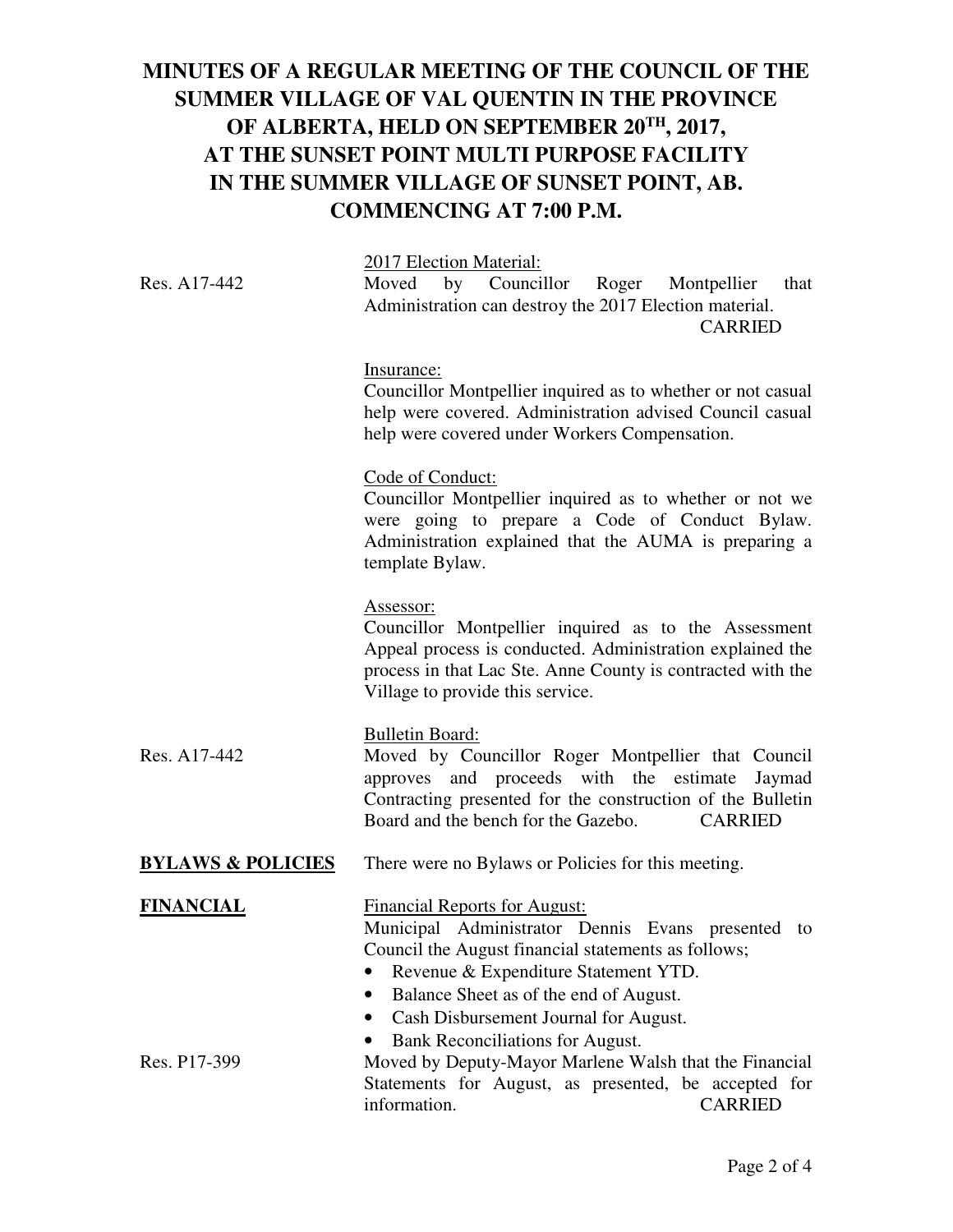| <b>CORRESPONDENCE</b>                  | Alberta Beach:<br>Correspondence received from Alberta Beach advising the<br>Village of the Volunteer Recruitment Fair. Council will<br>attend.                                                                                                                           |
|----------------------------------------|---------------------------------------------------------------------------------------------------------------------------------------------------------------------------------------------------------------------------------------------------------------------------|
|                                        | North Saskatchewan Watershed Alliance:<br>Correspondence received from the North Saskatchewan<br>Watershed Alliance advising the Village of their annual<br>report. Council agreed not to belong to the Alliance.<br>Council received the Correspondence for information. |
| <b>COUNCILLORS</b><br><b>REPORTS</b>   | Mayor Bob Lehman:<br>Mayor Lehman reported on the Munis 101 Course he<br>attended and several Village projects he is working on.                                                                                                                                          |
|                                        | Deputy-Mayor Marlene Walsh:<br>Deputy-Mayor Walsh reported on the Munis 101 Course<br>she attended and the Alberta Beach Library meeting she<br>attended.                                                                                                                 |
|                                        | <b>Councillor Roger Montpellier:</b><br>Councillor Montpellier reported on the Munis 101 Course<br>he attended.                                                                                                                                                           |
| <b>ADMINISTRATORS</b><br><b>REPORT</b> | Development Report:<br>There were no Development Permits issued in August.                                                                                                                                                                                                |
| <b>NEXT MEETING DATE</b>               | October 18, 2017.                                                                                                                                                                                                                                                         |
| CONFIDENTIAL<br>ITEMS                  | There were no Confidential Items for this meeting.                                                                                                                                                                                                                        |